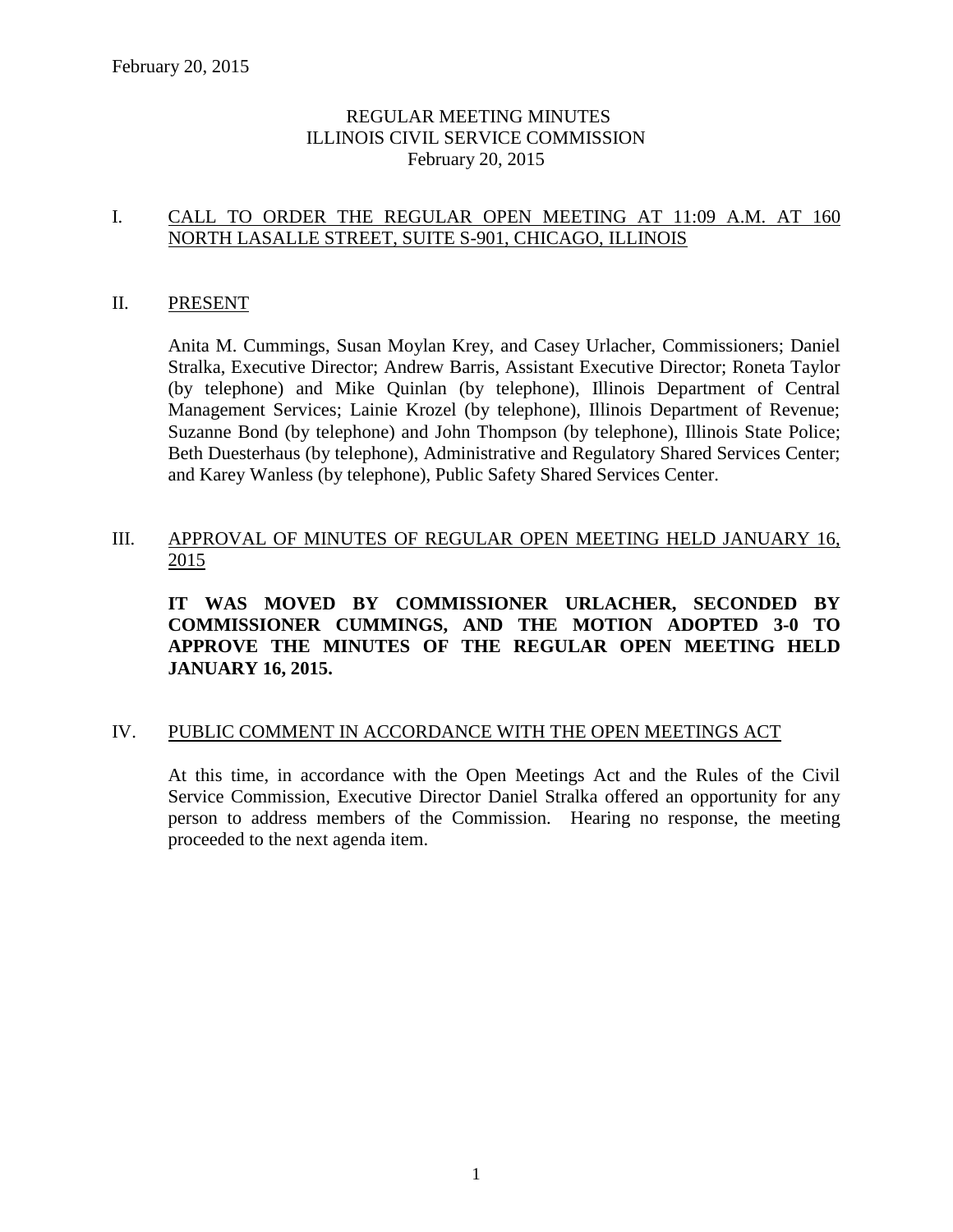#### $V<sub>r</sub>$ EXEMPTIONS UNDER SECTION 4d(3) OF THE PERSONNEL CODE

# A. Report on Exempt Positions from Department of Central Management Services

| <u>Agency</u> | Total<br><b>Employees</b> | Number of Exempt<br>Positions |
|---------------|---------------------------|-------------------------------|
|               |                           |                               |
|               |                           |                               |
|               |                           |                               |
|               |                           |                               |
|               |                           |                               |
|               |                           |                               |
|               |                           |                               |
|               |                           |                               |
|               |                           |                               |
|               |                           |                               |
|               |                           |                               |
|               |                           |                               |
|               |                           |                               |
|               |                           |                               |
|               |                           |                               |
|               |                           |                               |
|               |                           |                               |
|               |                           |                               |
|               |                           |                               |
|               |                           |                               |
|               |                           |                               |
|               |                           |                               |
|               |                           |                               |
|               |                           |                               |
|               |                           |                               |
|               |                           |                               |
|               |                           |                               |
|               |                           |                               |
|               |                           |                               |
|               |                           |                               |
|               |                           |                               |
|               |                           |                               |
|               |                           |                               |
|               |                           |                               |
|               |                           |                               |
|               |                           |                               |
|               |                           |                               |
|               |                           |                               |
|               |                           |                               |
|               |                           |                               |
|               |                           |                               |
|               |                           |                               |
|               |                           |                               |
|               |                           |                               |
|               |                           |                               |
|               |                           |                               |
|               |                           |                               |
|               |                           |                               |
|               |                           |                               |
|               |                           |                               |
|               |                           |                               |
|               |                           |                               |
|               |                           |                               |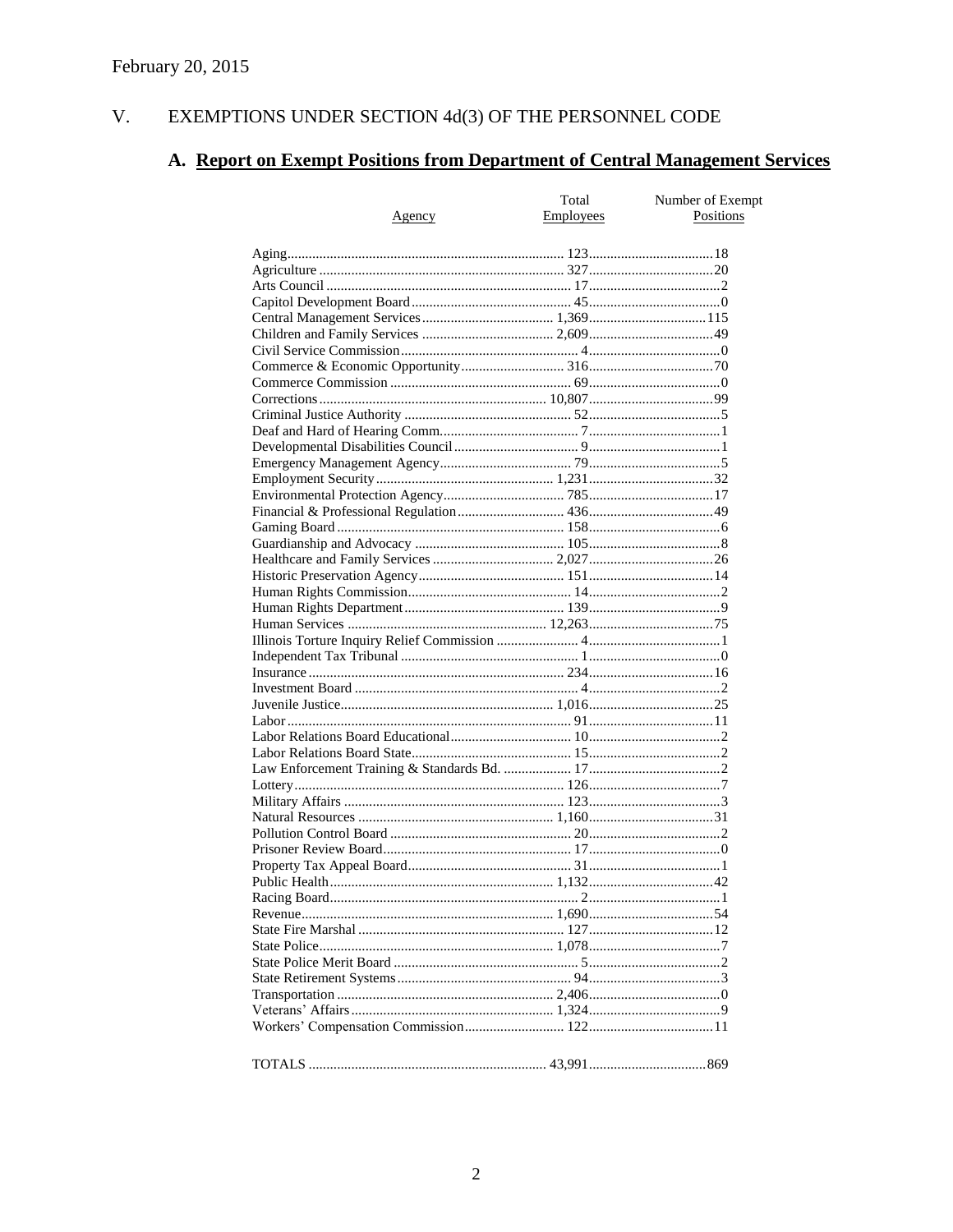#### **B. Governing Rule – Section 1.142 Jurisdiction B Exemptions**

- a) The Civil Service Commission shall exercise its judgment when determining whether a position qualifies for exemption from Jurisdiction B under Section 4d(3) of the Personnel Code. The Commission will consider any or all of the following factors inherent in the position and any other factors deemed relevant to the request for exemption:
	- 1) The amount and scope of principal policy making authority;
	- 2) The amount and scope of principal policy administering authority;
	- 3) The amount of independent authority to represent the agency, board or commission to individuals, legislators, organizations or other agencies relative to programmatic responsibilities;
	- 4) The capability to bind the agency, board or commission to a course of action;
	- 5) The nature of the program for which the position has principal policy responsibility;
	- 6) The placement of the position on the organizational chart of the agency, board or commission;
	- 7) The mission, size and geographical scope of the organizational entity or program within the agency, board or commission to which the position is allocated or detailed.
- b) The Commission may, upon its own action after 30 days notice to the Director of Central Management Services or upon the recommendation of the Director of the Department of Central Management Services, rescind the exemption of any position that no longer meets the requirements for exemption set forth in subsection (a). However, rescission of an exemption shall be approved after the Commission has determined that an adequate level of managerial control exists in exempt status that will insure responsive and accountable administrative control of the programs of the agency, board or commission.
- c) For all positions currently exempt by action of the Commission, the Director of Central Management Services shall inform the Commission promptly in writing of all changes in essential functions, reporting structure, working title, work location, position title, position number or specialized knowledge, skills, abilities, licensure or certification.
- d) Prior to granting an exemption from Jurisdiction B under Section 4d(3) of the Personnel Code, the Commission will notify the incumbent of the position, if any, of its proposed action. The incumbent may appear at the Commission meeting at which action is to be taken and present objections to the exemption request.

(Source: Amended at 34 Ill. Reg. 3485, effective March 3, 2010)

\* \* \*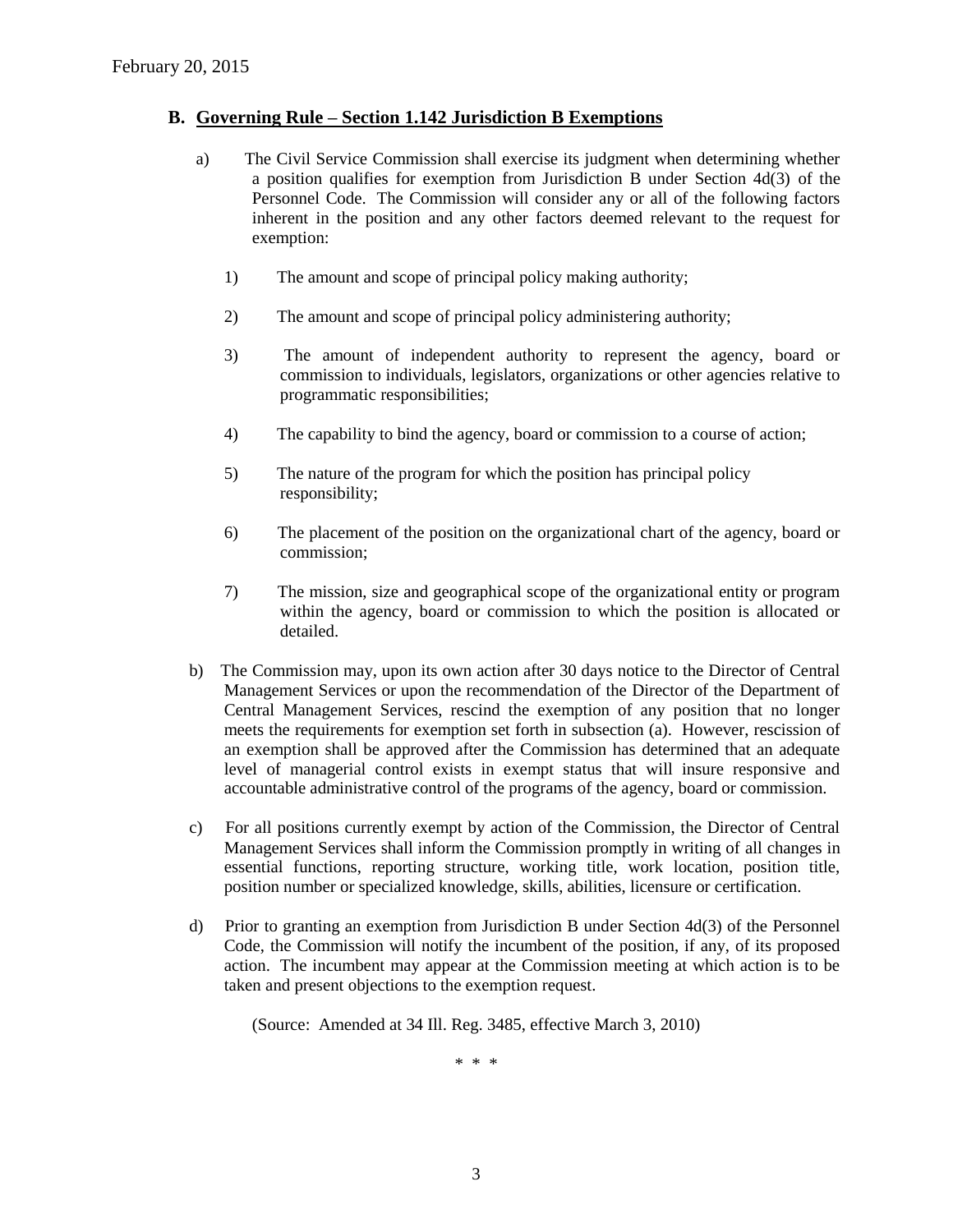# **C. Requests for 4d(3) Exemption**

Executive Director Daniel Stralka reported the following:

- As to Item C, the agency asked to withdraw this request.
- As to Item D, the agency asked to withdraw this request.
- As to Item E, this request was continued from last month and is for a Legislative Liaison position at the Illinois State Police, a position that reports to the sworn Chief of Governmental Affairs who reports to the Director. This position will be testifying at legislative hearings to advocate the State Police's position on proposed legislation affecting the agency as well as communicating with officials and staff of the General Assembly for this purpose. The reason for the continuance was concern over whether the new administration was supporting this request. The agency represented that it received affirmation on that so Staff recommended approval of this request. John Thompson, Illinois State Police, confirmed these representations and offered to respond to any questions.
- As to Item F1, this request is also from the Illinois State Police and is for a Chief Public Safety Policy Advisor, a position that reports to the Director. This position will have significant responsibilities in the formulation and implementation of all statewide public safety policies and initiatives for the agency. These responsibilities include representing the agency in collaborative initiatives with the authority to bind the agency to a course of action as well as strategic planning responsibilities. For these reasons, Staff recommended approval of this request. Suzanne Bond, Illinois State Police, confirmed these representations and offered to respond to any questions.
- As to Item F2, the agency asked that this request be continued to the March meeting as it needed additional time to respond to the Staff's lengthy concerns. Staff concurred with this request.

# **IT WAS MOVED BY COMMISSIONER URLACHER, SECONDED BY COMMISSIONER CUMMINGS, AND THE MOTION ADOPTED 3-0, TO ACCEPT THE WITHDRAWAL OF THE EXEMPTION REQUESTS FOR THE FOLLOWING POSITIONS:**

- **C: Associate Director-Office of Adult Services and Basic Supports (Human Services)**
- **D: Property Tax Division Manager (Revenue)**

**IT WAS MOVED BY COMMISSIONER KREY, SECONDED BY COMMISSIONER CUMMINGS, AND THE MOTION ADOPTED 3-0, TO GRANT THE EXEMPTION REQUESTS FOR THE FOLLOWING POSITIONS:**

- **E: Assistant Legislative Liaison (State Police)**
- **F1: Chief Public Safety Policy Advisor (State Police)**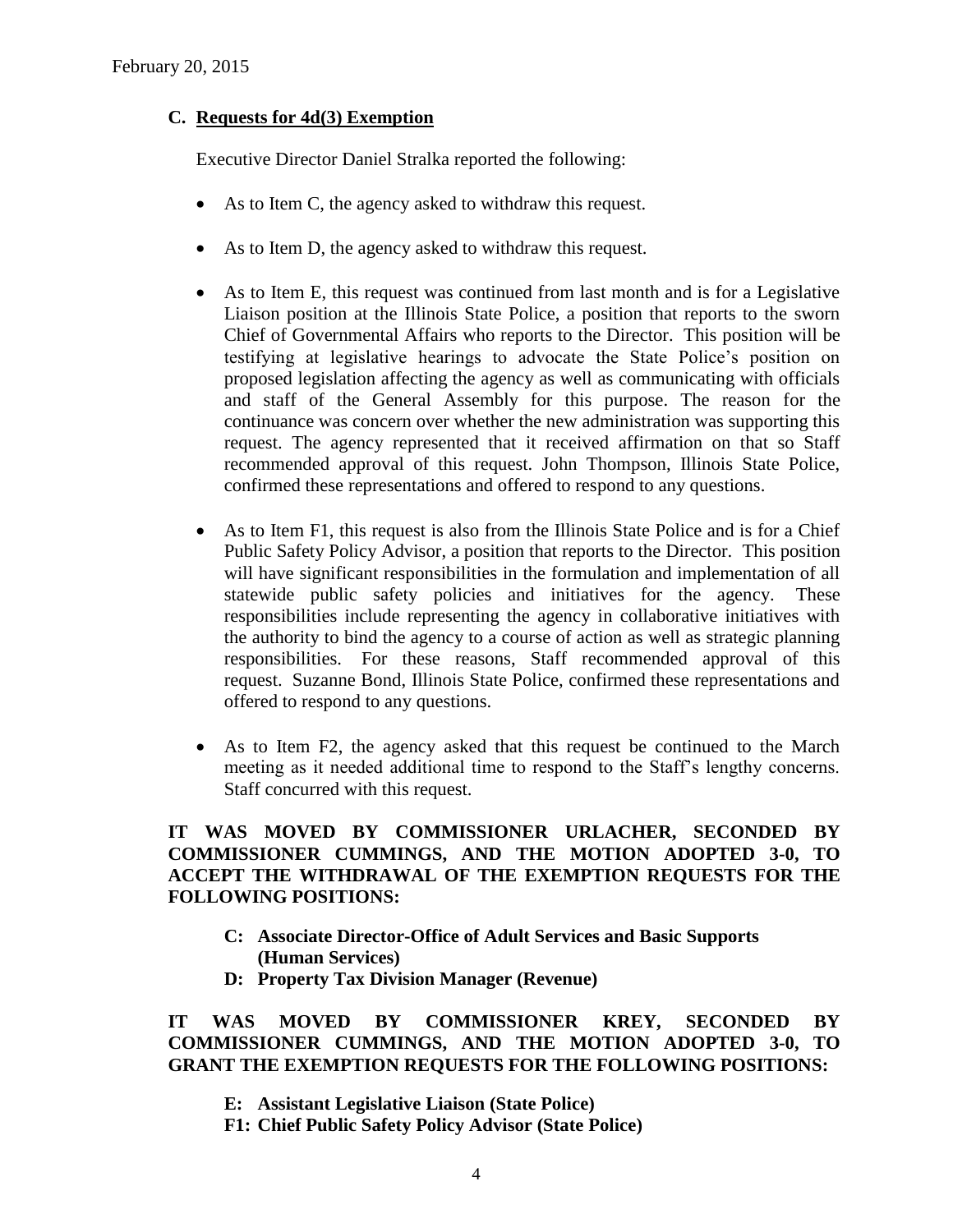# **IT WAS MOVED BY COMMISSIONER CUMMINGS, SECONDED BY COMMISSIONER URLACHER, AND THE MOTION ADOPTED 3-0, TO CONTINUE TO MARCH 20, 2015 THE EXEMPTION REQUEST FOR THE FOLLOWING POSITION:**

**F2: Ethics and Government Corruption Advisor (State Police)**

### **The following 4d(3) exemption requests were withdrawn on February 20, 2015:**

#### **C. Illinois Department of Human Services**

| <b>Position Number</b>  | 40070-10-96-444-00-01                                          |  |
|-------------------------|----------------------------------------------------------------|--|
| <b>Position Title</b>   | Senior Public Service Administrator                            |  |
| Bureau/Division         | Division of Family & Community Services                        |  |
| <b>Functional Title</b> | Associate Director-Office of Adult Services and Basic Supports |  |
| Incumbent               | Vacant                                                         |  |
|                         | Assistant Director, Division of Family & Community Services,   |  |
| Supervisor              | who reports to the Director, Division of Family $&$ Community  |  |
|                         | Services, who in turn reports to the Secretary                 |  |
| Location                | <b>Cook County</b>                                             |  |

#### **D. Illinois Department of Revenue**

| <b>Position Number</b>  | 40070-25-83-100-00-01                                  |
|-------------------------|--------------------------------------------------------|
| Position Title          | Senior Public Service Administrator                    |
| Bureau/Division         | Taxpayer Services/Property Tax                         |
| <b>Functional Title</b> | <b>Property Tax Division Manager</b>                   |
| Incumbent               | Vacant                                                 |
| Supervisor              | Taxpayer Services Manager, who reports to the Director |
| Location                | <b>Sangamon County</b>                                 |

#### **The following 4d(3) exemption requests were granted on February 20, 2015:**

#### **E. Illinois State Police**

| <b>Position Number</b>  | 13851-21-00-700-30-02                                   |
|-------------------------|---------------------------------------------------------|
| Position Title          | Executive 1                                             |
| Bureau/Division         | Office of the Director/Governmental Affairs             |
| <b>Functional Title</b> | <b>Assistant Legislative Liaison</b>                    |
| Incumbent               | Vacant                                                  |
| Supervisor              | Chief, Governmental Affairs who reports to the Director |
| Location                | <b>Sangamon County</b>                                  |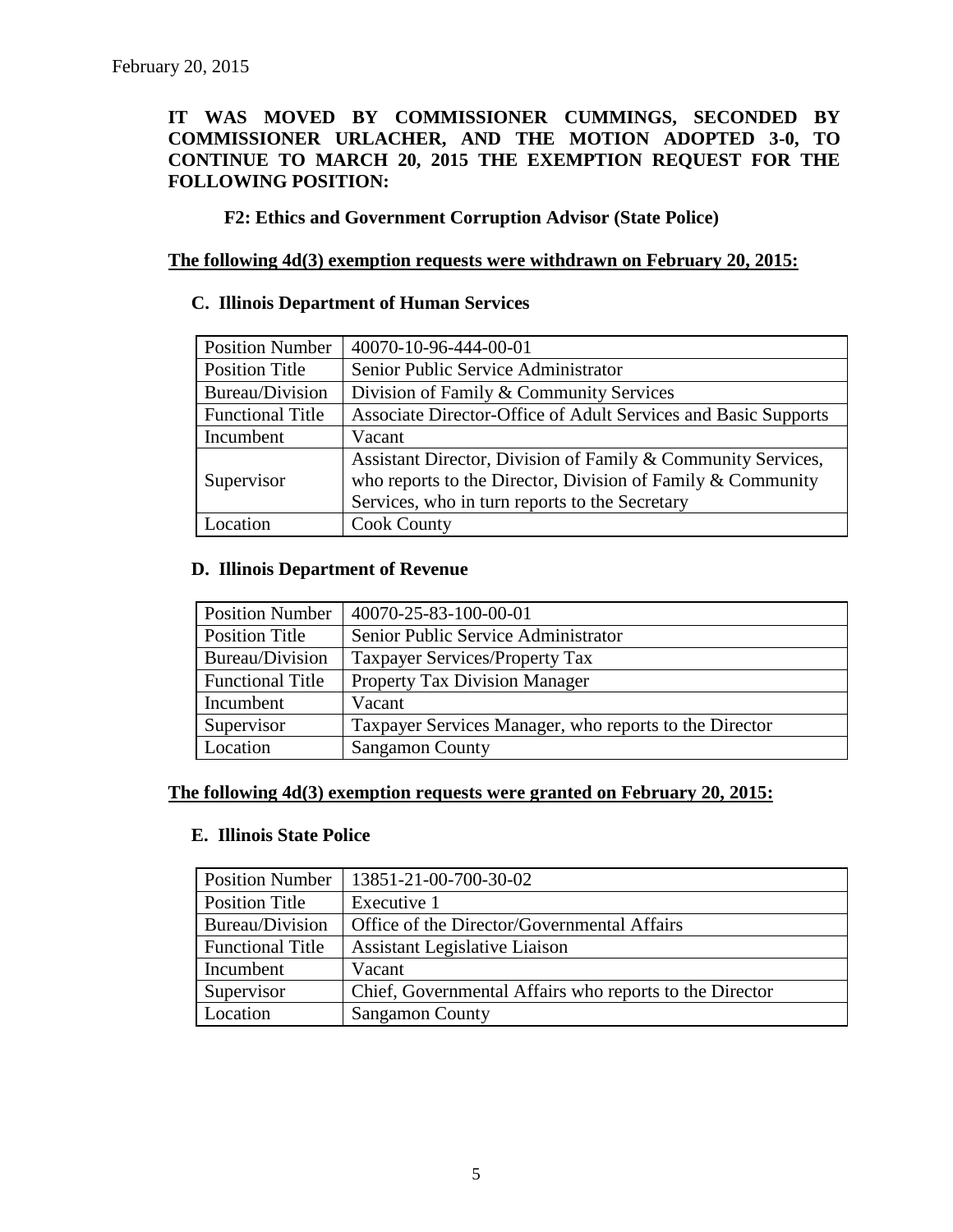#### **F1. Illinois State Police**

| <b>Position Number</b>  | 40070-21-00-000-00-02                     |
|-------------------------|-------------------------------------------|
| <b>Position Title</b>   | Senior Public Service Administrator       |
| Bureau/Division         | Director's Office                         |
| <b>Functional Title</b> | <b>Chief Public Safety Policy Advisor</b> |
| Incumbent               | Vacant                                    |
| Supervisor              | Director                                  |
| Location                | <b>Cook County</b>                        |

#### **The following 4d(3) exemption request was continued to March 20, 2015 on February 20, 2015:**

#### **F2. Illinois State Police**

| <b>Position Number</b>  | 40070-21-00-000-60-01                             |
|-------------------------|---------------------------------------------------|
| Position Title          | Senior Public Service Administrator               |
| Bureau/Division         | Director's Office                                 |
| <b>Functional Title</b> | Ethics and Government Corruption Advisor          |
| Incumbent               | Vacant                                            |
| Supervisor              | First Deputy Director who reports to the Director |
| Location                | <b>Sangamon County</b>                            |

# **G. Proposed Rescissions in accordance with Section 1.142(b) of the Rules of the Civil Service Commission**

Executive Director Stralka reported that there were six proposed rescissions that were continued from the Commission's November 21, 2014 meeting to today's meeting.

- As to Item G1, this is a Regional Client Manager for Central Management Services and was included for consideration simply due to the county change referenced at the November meeting. Central Management Services has now indicated that the position is vacant but will be making a county change which would address the Staff's concerns. Therefore, Staff recommended that this proposed rescission be continued to the May 2015 meeting.
- Executive Director Stralka then went on to address Items G5 and G6. He indicated that these are positions at the Illinois Historic Preservation Agency and Department of Revenue that were included due to extended vacancy. Both agencies indicated that they need additional time to ascertain the new administration's position with regard to filling these positions so Staff recommended continuing these proposed rescissions to the May 2015 meeting.

Lainie Krozel, Illinois Department of Revenue, agreed with this and informed the Commissioners that the agency continues to receive candidates for various positions. Commissioner Cummings inquired why the need to continue for three months instead of next month. Executive Director Stralka replied that the time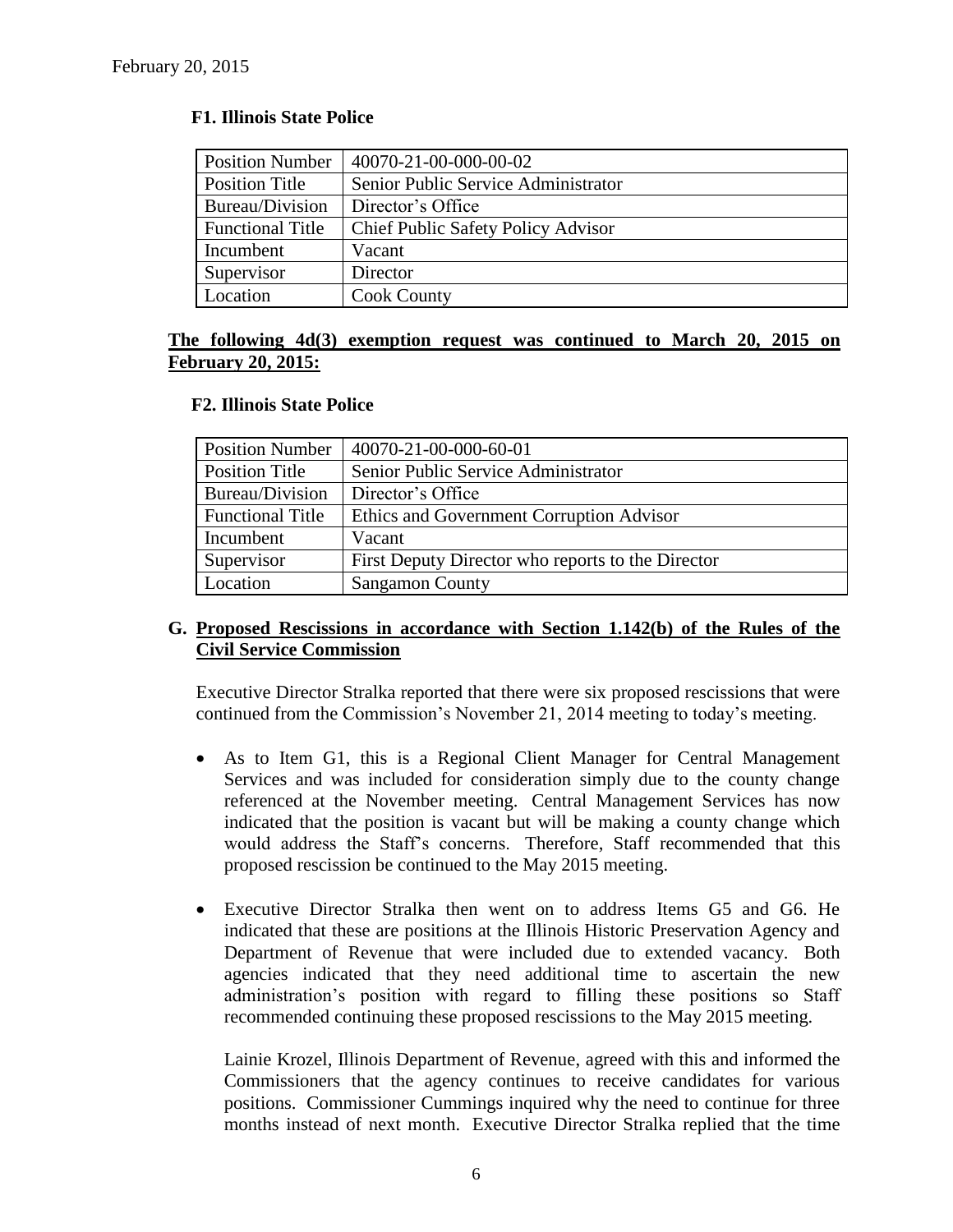consuming nature of researching and addressing potential rescissions necessitates that the Staff address them on a quarterly basis only.

**IT WAS MOVED BY COMMISSIONER CUMMINGS, SECONDED BY COMMISSIONER KREY, AND THE MOTION ADOPTED 3-0, TO CONTINUE TO MAY 15, 2015 THE PROPOSED RESCISSION FOR THE FOLLOWING POSITIONS:**

- **G1: Central Management Services-Regional Client Manager (Central)**
- **G5: Historic Preservation Agency-State Historian/Manager Research and Collections**
- **G6: Revenue-Human Resources Director**

**The following proposed 4d(3) exemption rescissions were continued to May 15, 2015 on February 20, 2015:**

| <b>Item</b>                                         | <b>Position #</b>     | Agency                              | <b>Functional Title</b>            |  |
|-----------------------------------------------------|-----------------------|-------------------------------------|------------------------------------|--|
| G1                                                  | 40070-37-60-010-06-01 | <b>Central Management</b>           | Regional Client Manager for Region |  |
|                                                     |                       | Services                            | 6 (Central)                        |  |
| 40070-48-52-000-00-01   Historic Preservation<br>G5 |                       |                                     | State Historian / Manager, ALPLM   |  |
|                                                     |                       |                                     | Research & Collections             |  |
| G6                                                  | 40070-25-45-000-00-01 | Human Resources Director<br>Revenue |                                    |  |

 As to Item G3, this is a Legislative Liaison position at the Department of Corrections that was problematic because the incumbent did not appear to be performing the duties set forth in the position description. It was continued to allow additional investigation. The agency subsequently advised Staff that it had created a new position for the incumbent and was now in favor of the proposed rescission, but needed additional time to complete the process. They agreed on a course of action that the Commission could rescind the exemption with an effective date of March 20, 2015 to allow the agency to complete the appointment process. This would avoid the layoff of the incumbent. It should also be noted that the Staff interpreted the action by the agency of creating a new position as an admission that the incumbent was not performing the duties of the exempt legislative liaison position. It is of paramount concern to the Commission that employees in principal policy exempt positions perform the duties set forth in the position description that the Director of Central Management Services and the Commission relied on in approving the exemption request. When the system is subverted in this manner, it jeopardizes the ability of Central Management Services and the Commission to ensure proper employment of exempt positions.

Karey Wanless, Public Safety Shared Services, agreed and added that the agency was close to completing the incumbent's move and was only waiting for an epar approval. Commissioner Cummings inquired how this happened. Karey Wanless indicated she did not know but that it appears to have been going on since 1999. The agency is now taking steps to correct it. Commissioner Cummings replied that she is not only concerned about this position at the Department of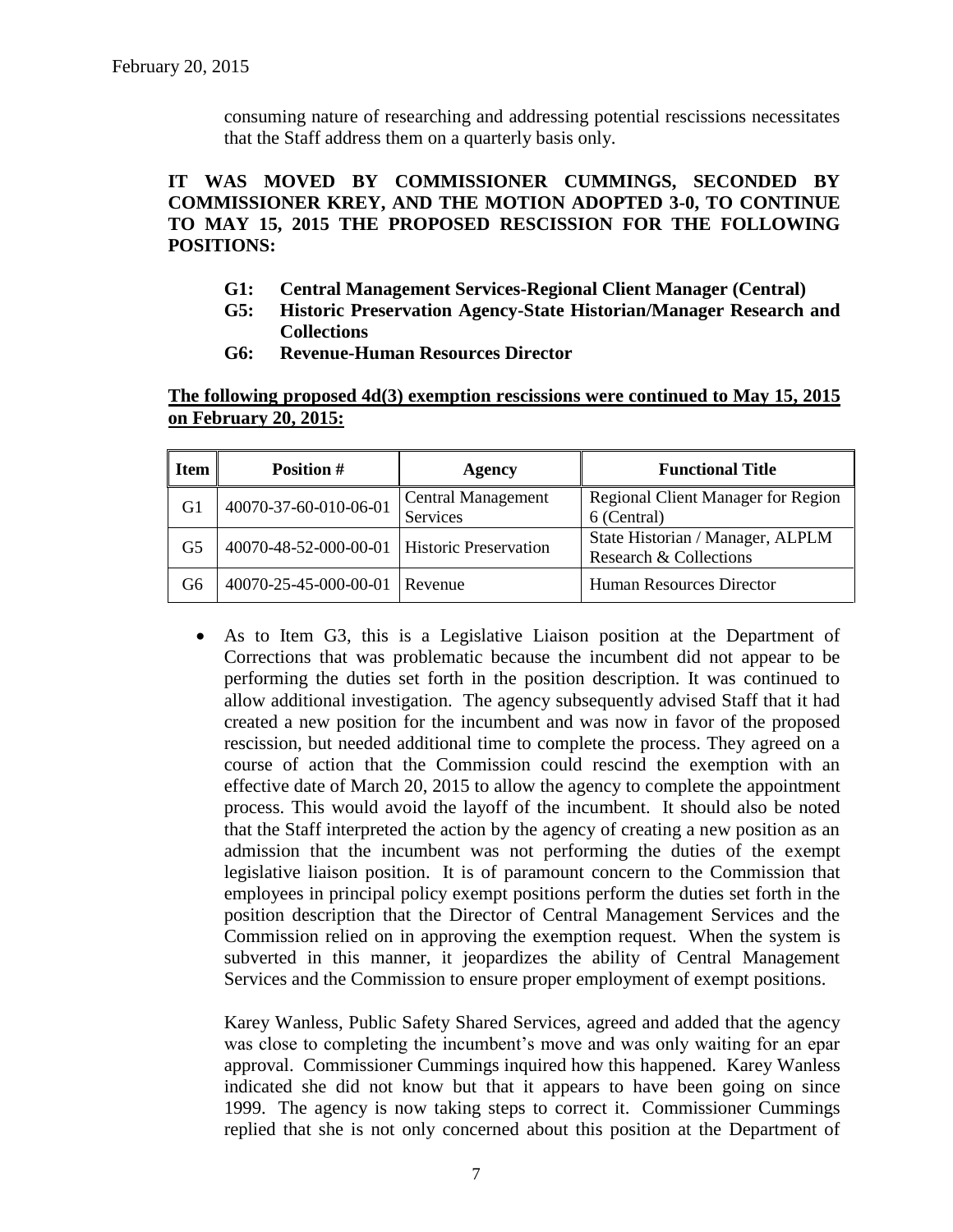Corrections but whether this practice is going on at other agencies. Executive Director Stralka explained how the Auditor General's 2010 Audit of Exempt Positions granted by the Civil Service Commission had included a recommendation that Central Management Services and the Civil Service Commission should work to monitor exempt positions so that the duties being performed are the same as those that warranted the approval of the exemption request. The Commission had started this process late in 2013 but it was interrupted upon the departure of the Commission's fiscal officer in early 2014. It remains a priority once the fiscal officer position is resolved. Roneta Taylor acknowledged this initiative.

# **IT WAS MOVED BY COMMISSIONER URLACHER, SECONDED BY COMMISSIONER CUMMINGS, AND THE MOTION ADOPTED 3-0, TO RESCIND EFFECTIVE MARCH 20, 2015 THE 4D(3) EXEMPTION FOR THE FOLLOWING POSITION:**

# **G3: Corrections-Legislative Liaison**

### **The following 4d(3) exemption was rescinded effective March 20, 2015 on February 20, 2015:**

| <b>Item</b> | <b>Position #</b>                   | Agency | <b>Functional Title</b> |  |
|-------------|-------------------------------------|--------|-------------------------|--|
| G3          | 00502-29-01-700-51-01   Corrections |        | Legislative Liaison     |  |

 As to Item G4, this is a Policy and Outreach position at the Environmental Protection Agency. It was continued due to extended vacancy but the agency has now indicated that it is filled so Staff recommended denial of this proposed rescission.

# **IT WAS MOVED BY COMMISSIONER KREY, SECONDED BY COMMISSIONER CUMMINGS, AND THE MOTION ADOPTED 3-0, TO DENY THE PROPOSED RESCISSION FOR THE FOLLOWING POSITION:**

# **G4: Environmental Protection Agency-Policy and Outreach (Upstate)**

#### **The following 4d(3) exemption rescission was denied on February 20, 2015:**

| <b>Item</b> | <b>Position #</b>     | Agency                             | <b>Functional Title</b>       |
|-------------|-----------------------|------------------------------------|-------------------------------|
| G4          | 40070-46-30-200-00-01 | Environmental<br>Protection Agency | Policy and Outreach (Upstate) |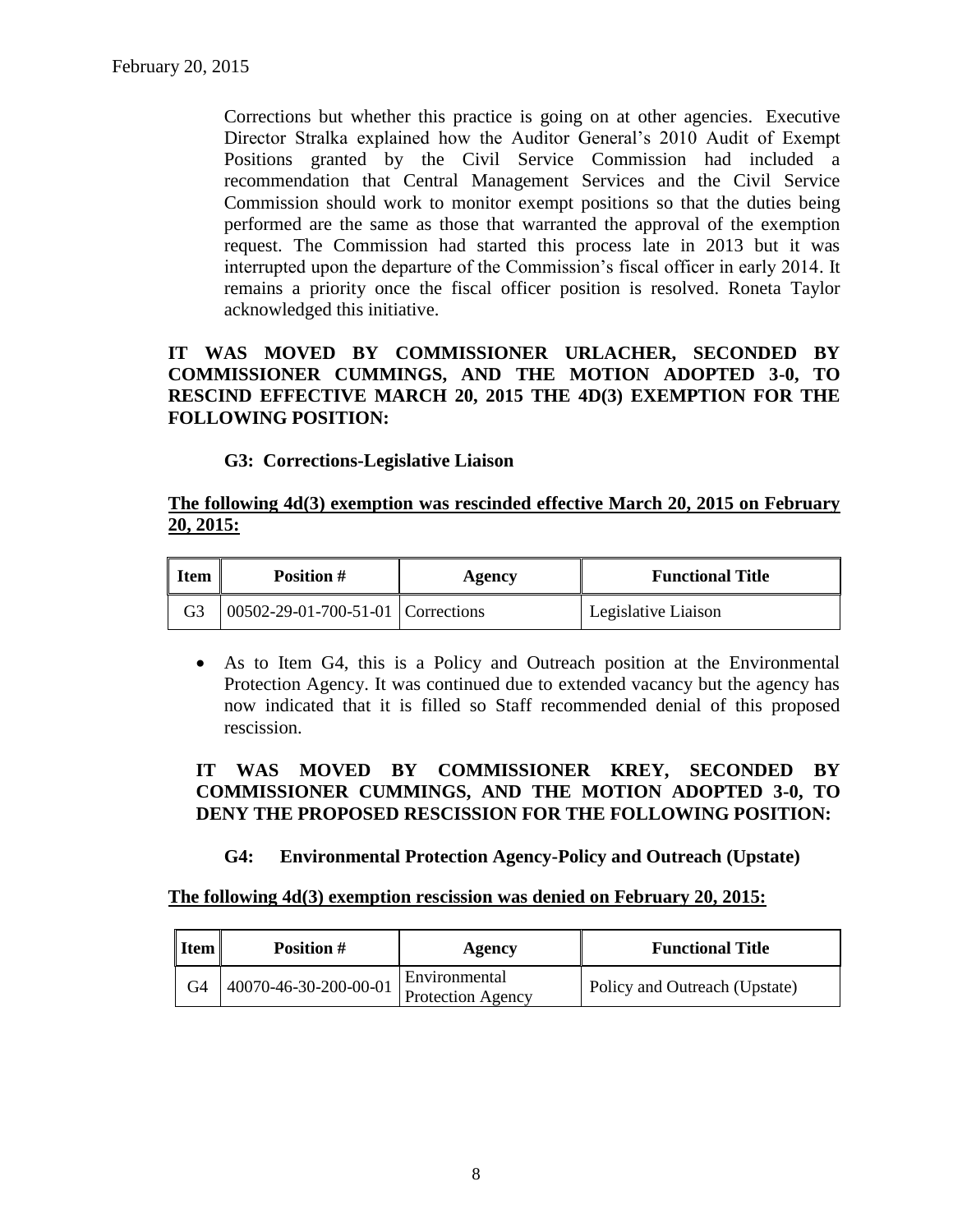### VI. CLASS SPECIFICATIONS

#### **A. Governing Rule – Section 1.45 Classification Plan**

The Commission will review the class specifications requiring Commission approval under the Classification Plan and will approve those that meet the requirements of the Personnel Code and Personnel Rules and conform to the following accepted principles of position classification:

- a) The specifications are descriptive of the work being done or that will be done;
- b) Identifiable differentials are set forth among classes that are sufficiently significant to permit the assignment of individual positions to the appropriate class;
- c) Reasonable career promotional opportunities are provided;
- d) The specifications provide a reasonable and valid basis for selection screening by merit examinations;
- e) All requirements of the positions are consistent with classes similar in difficulty, complexity and nature of work.

#### **B. None submitted**

**IT WAS MOVED BY COMMISSIONER KREY, SECONDED BY COMMISSIONER CUMMINGS, AND THE MOTION ADOPTED 3-0 TO DISAPPROVE ANY CLASS SPECIFICATIONS RECEIVED BY THE COMMISSION NOT CONTAINED IN THIS REPORT TO ALLOW ADEQUATE STUDY.** 

#### VII. MOTION TO CLOSE A PORTION OF THE MEETING

**IT WAS MOVED BY COMMISSIONER KREY, SECONDED BY COMMISSIONER CUMMINGS, AND BY ROLL CALL VOTE THE MOTION ADOPTED 4-0 TO CLOSE A PORTION OF THE MEETING PURSUANT TO SUBSECTIONS 2(c)(1), 2(c)(4), AND 2(c)(11) OF THE OPEN MEETINGS ACT.**

| <b>FITZGERALD</b> |     | <b>CUMMINGS</b> | YES |
|-------------------|-----|-----------------|-----|
| <b>KREY</b>       | YES | <b>URLACHER</b> | YES |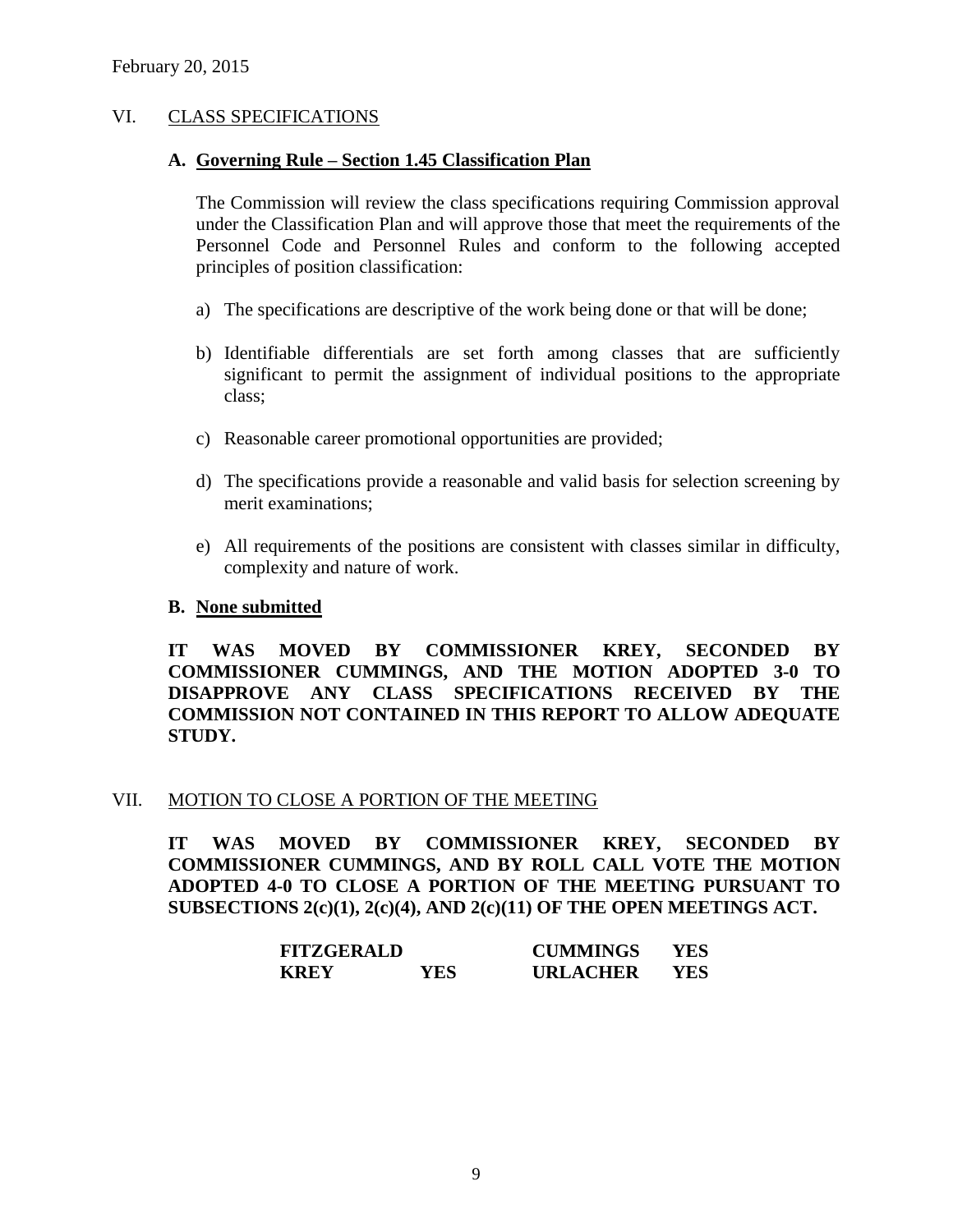#### VIII. RECONVENE THE OPEN MEETING

Upon due and proper notice the regular open meeting of the Illinois Civil Service Commission was reconvened at 160 North LaSalle Street, Suite S-901, Chicago, Illinois at 11:49 a.m.

#### PRESENT

Anita M. Cummings, Susan Moylan Krey, and Casey Urlacher, Commissioners; Daniel Stralka, Executive Director; and Andrew Barris, Assistant Executive Director.

\* \* \*

 Commissioner Urlacher and Assistant Executive Director Barris reminded Executive Director Stralka that the Commission had yet to address Item G2. Executive Director Stralka then reported that Item G2 is a Regional Client Manager for the Department of Commerce and Economic Opportunity that has been vacant for an extended period of time. At the November 2014 meeting, the agency indicated that it concurred with the proposed rescission but the Commission continued it to allow the agency time to consult with the incoming administration. The agency has reiterated that it concurs with the proposed rescission so Staff recommended approval of the proposed rescission.

# **IT WAS MOVED BY COMMISSIONER URLACHER, SECONDED BY COMMISSIONER KREY, AND THE MOTION ADOPTED 3-0, TO RESCIND THE 4D(3) EXEMPTION FOR THE FOLLOWING POSITION:**

**G2: Commerce & Economic Opportunity-Regional Manager (West Central Region)**

#### **The following 4d(3) exemption was rescinded on February 20, 2015:**

| <b>Item</b> | <b>Position #</b>     | Agency                             | <b>Functional Title</b>                |  |
|-------------|-----------------------|------------------------------------|----------------------------------------|--|
|             | 40070-42-10-600-00-01 | Commerce & Economic<br>Opportunity | <b>Regional Manager (West Central)</b> |  |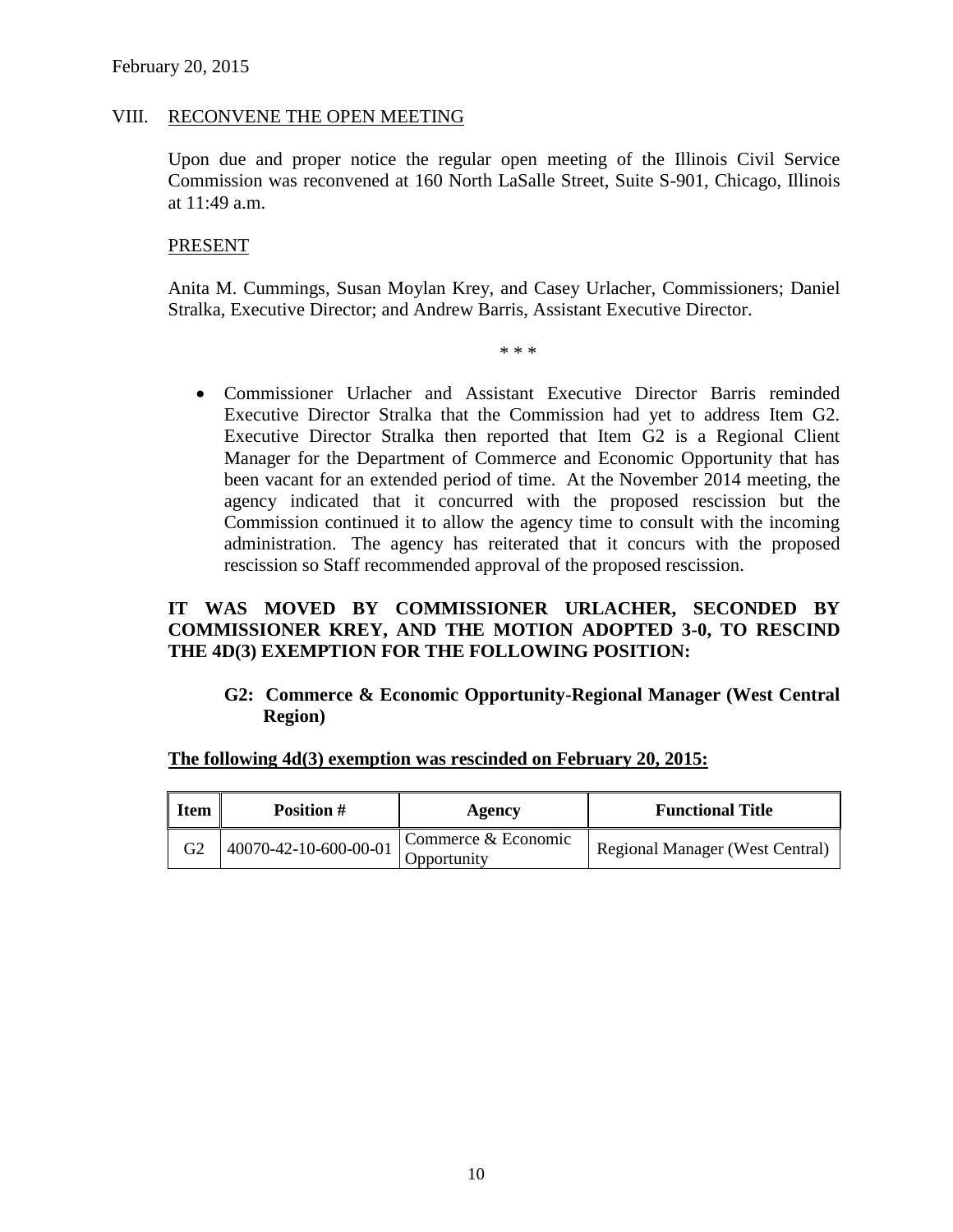### IX. NON-MERIT APPOINTMENT REPORT

The Personnel Code permits non-merit appointments for a limited period of time, i.e., emergency appointments shall not exceed 60 days and shall not be renewed, and positions shall not be filled on a temporary or provisional basis for more than six months out of any twelve-month period. Consecutive non-merit appointments are not violative of the Code; however, they do present a possible evasion of merit principles and should be monitored. Set forth below is the number of consecutive non-merit appointments made by each department.

| <b>Agency</b>                         | 12/31/14 | 1/31/15 | 1/31/14 |
|---------------------------------------|----------|---------|---------|
| Arts Council                          |          |         |         |
| <b>Central Management Services</b>    |          |         |         |
| <b>Children and Family Services</b>   |          |         |         |
| <b>Healthcare and Family Services</b> |          |         |         |
| <b>Human Services</b>                 |          |         |         |
| Insurance                             |          |         |         |
| <b>Natural Resources</b>              | 16       | 9       |         |
| <b>State Retirement Systems</b>       |          |         |         |
| Transportation                        |          |         |         |
| Veterans' Affairs                     |          |         |         |
| <b>Totals</b>                         |          | 31      |         |

# X. PUBLICLY ANNOUNCED DECISIONS RESULTING FROM APPEALS

#### **DA-14-15**

| Employee   | Daniel R. Stinnett    | <b>Appeal Date</b>  | 9/23/14                    |
|------------|-----------------------|---------------------|----------------------------|
| Agency     | <b>Human Services</b> | Decision Date       | 2/06/15                    |
| Type       | Discharge             | <b>Proposal for</b> | 90-day suspension plus the |
| <b>ALJ</b> | <b>Andrew Barris</b>  | Decision            | duration of the suspension |
|            |                       |                     | pending discharge.         |

**IT WAS MOVED BY COMMISSIONER CUMMINGS, SECONDED BY COMMISSIONER URLACHER, AND BY ROLL CALL VOTE OF 3-0 THE MOTION ADOPTED TO AFFIRM AND ADOPT THE PROPOSAL FOR DECISION OF THE ADMINISTRATIVE LAW JUDGE FOR A 90-DAY SUSPENSION PLUS THE DURATION OF HIS SUSPENSION PENDING DISCHARGE FOR THE REASONS SET FORTH IN THE PROPOSAL FOR DECISION DATED FEBRUARY 6, 2015.**

| <b>FITZGERALD</b> |     | <b>CUMMINGS</b> | YES. |
|-------------------|-----|-----------------|------|
| <b>KREY</b>       | YES | <b>URLACHER</b> | YES. |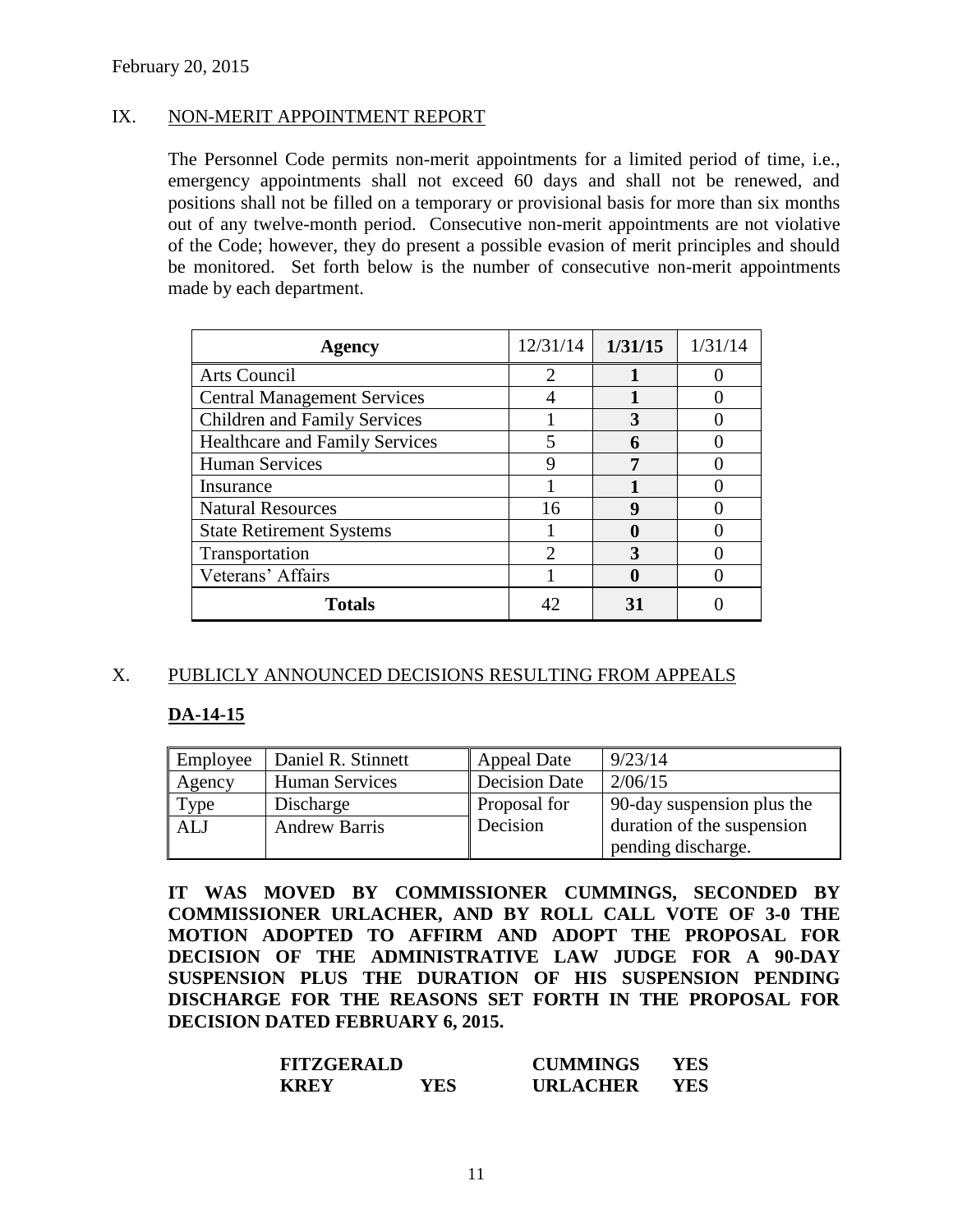# **DA-16-15**

| Employee | Robyn D. Byrd         | <b>Appeal Date</b>  | 10/02/14          |
|----------|-----------------------|---------------------|-------------------|
| Agency   | <b>Human Services</b> | Decision Date       | 01/30/15          |
| Type     | Discharge             | <b>Proposal for</b> | Discharge upheld. |
| ALJ      | <b>Andrew Barris</b>  | Decision            |                   |

**IT WAS MOVED BY COMMISSIONER KREY, SECONDED BY COMMISSIONER CUMMINGS, AND BY ROLL CALL VOTE OF 3-0 THE MOTION ADOPTED TO AFFIRM AND ADOPT THE PROPOSAL FOR DECISION OF THE ADMINISTRATIVE LAW JUDGE TO UPHOLD THE DISCHARGE FOR THE REASONS SET FORTH IN THE PROPOSAL FOR DECISION DATED JANUARY 30, 2015.**

| <b>FITZGERALD</b> |     | <b>CUMMINGS</b> | YES. |
|-------------------|-----|-----------------|------|
| <b>KREY</b>       | YES | <b>URLACHER</b> | YES. |

#### **S-44-14**

| Employee | Carly A. Ziegler | Appeal Date          | 6/15/14                              |
|----------|------------------|----------------------|--------------------------------------|
| Agency   | Corrections      | <b>Decision Date</b> | 2/06/15                              |
| Type     | Suspension       | Proposal for         | Charges not proven; the 20-day       |
| ALJ      | Daniel Stralka   | Decision             | suspension is to be removed from her |
|          |                  |                      | personnel file and any related       |
|          |                  |                      | administrative records.              |

**IT WAS MOVED BY COMMISSIONER CUMMINGS, SECONDED BY COMMISSIONER URLACHER, AND BY ROLL CALL VOTE OF 3-0 THE MOTION ADOPTED TO AFFIRM AND ADOPT THE PROPOSAL FOR DECISION OF THE ADMINISTRATIVE LAW JUDGE THAT THE CHARGES ARE NOT PROVEN AND THE 20-DAY SUSPENSION IS TO BE REMOVED FROM HER PERSONNEL FILE AND ANY RELATED ADMINISTRATIVE RECORDS.**

| <b>FITZGERALD</b> |      | <b>CUMMINGS</b> | YES  |
|-------------------|------|-----------------|------|
| <b>KREY</b>       | YES. | <b>URLACHER</b> | YES. |

#### **RV-1-15**

| Employee    | Lori Crafton          | <b>Appeal Date</b>   | 7/11/14                      |
|-------------|-----------------------|----------------------|------------------------------|
| Agency      | Central Mgmt. Svcs.   | <b>Decision Date</b> | 1/16/15                      |
| Appeal Type | <b>Rule Violation</b> | Proposal for         | Violation of Section 303.20  |
| <b>ALJ</b>  | <b>Andrew Barris</b>  | Decision             | and 303.30; Employee has the |
|             |                       |                      | right to the grievance       |
|             |                       |                      | procedure outlined in the    |
|             |                       |                      | Personnel Rules.             |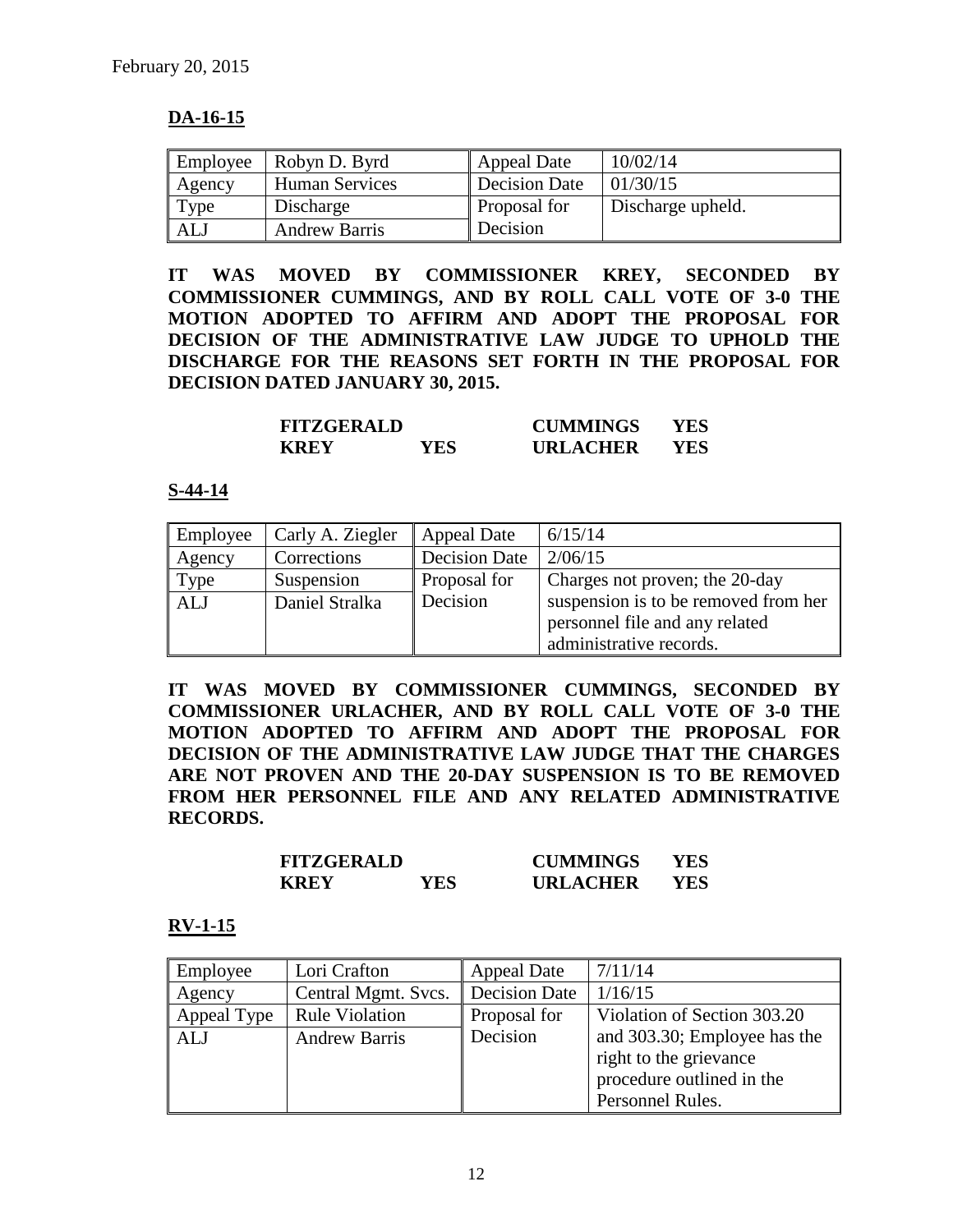**IT WAS MOVED BY COMMISSIONER URLACHER, SECONDED BY COMMISSIONER CUMMINGS, AND BY ROLL CALL VOTE OF 3-0 THE MOTION ADOPTED TO REJECT THE ADMINISTRATIVE LAW JUDGE'S PROPOSAL FOR DECISION. IT IS HEREBY DETERMINED THAT THE COMMISSION HAS JURISDICTION OVER THIS APPEAL BUT THE DIRECTOR OF CENTRAL MANAGEMENT SERVICES WAS NOT IN VIOLATION OF THE PERSONNEL CODE OR RULES FOR THE FAILURE TO APPOINT A GRIEVANCE COMMITTEE. IN ITS RESPONSE, THE RESPONDENT CITED** *PARK SUPERINTENDENTS' PROFESSIONAL ASSOCIATION, ET AL., V. RYAN, ET AL.,* **319 ILL.APP.3D 751 (1ST DISTRICT 2001) IN WHICH THE APPELLATE COURT HELD THAT THE PARK SUPERINTENDENTS' PROFESSIONAL ASSOCIATION WAS NOT ENTITLED TO MANDAMUS RELIEF AFTER THE DIRECTOR OF CENTRAL MANAGEMENT SERVICES CHOSE NOT TO APPOINT A GRIEVANCE COMMITTEE FOR THE PLAINTIFF'S GRIEVANCES.** 

**BASED UPON THE ABOVE CASE, IT IS A FINDING OF THE COMMISSION IN THIS RULE VIOLATION APPEAL THAT THE COMMISSION HAS JURISDICTION AND AUTHORITY TO DIRECT COMPLIANCE UNDER SECTION 10(9) OF THE PERSONNEL CODE REGARDING THE DISCRETION OF THE DIRECTOR OF CENTRAL MANAGEMENT SERVICES TO APPOINT A GRIEVANCE COMMITTEE UNDER SECTION 303.20 AND 303.30 OF THE PERSONNEL RULES BUT THE UNIQUE FACTUAL CIRCUMSTANCES OF THIS APPEAL INDICATE THAT THE DIRECTOR OF CENTRAL MANAGEMENT SERVICE'S USE OF THIS DISCRETION WAS NOT IN VIOLATION OF THE PERSONNEL CODE AND RULES. THE UNDERSIGNED HAVING FOUND NO VIOLATION OF THE PERSONNEL CODE OR PERSONNEL RULES, DENY THE APPEAL.**

| <b>FITZGERALD</b> |      | <b>CUMMINGS</b> | YES |
|-------------------|------|-----------------|-----|
| <b>KREY</b>       | YES. | <b>URLACHER</b> | YES |

#### **DR-49-14**

| Employee    | Kara Restagno             | <b>Appeal Date</b>   | 6/20/14                         |
|-------------|---------------------------|----------------------|---------------------------------|
| Agency      | <b>Human Services</b>     | <b>Decision Date</b> | 1/27/15                         |
| Appeal Type | <b>Declaratory Ruling</b> | Proposal for         | State agencies can correct a    |
| <b>ALJ</b>  | <b>Andrew Barris</b>      | Declaratory          | salary amount if an employee is |
|             |                           | Ruling               | mistakenly overpaid. There is   |
|             |                           |                      | no evidence that the agency     |
|             |                           |                      | misapplied the Personnel Code   |
|             |                           |                      | or Rules.                       |

**IT WAS MOVED BY COMMISSIONER URLACHER, SECONDED BY COMMISSIONER KREY, AND BY ROLL CALL VOTE OF 3-0 THE MOTION ADOPTED TO AFFIRM AND ADOPT THE PROPOSAL FOR DECLARATORY RULING OF THE ADMINISTRATIVE LAW JUDGE THAT STATE AGENCIES**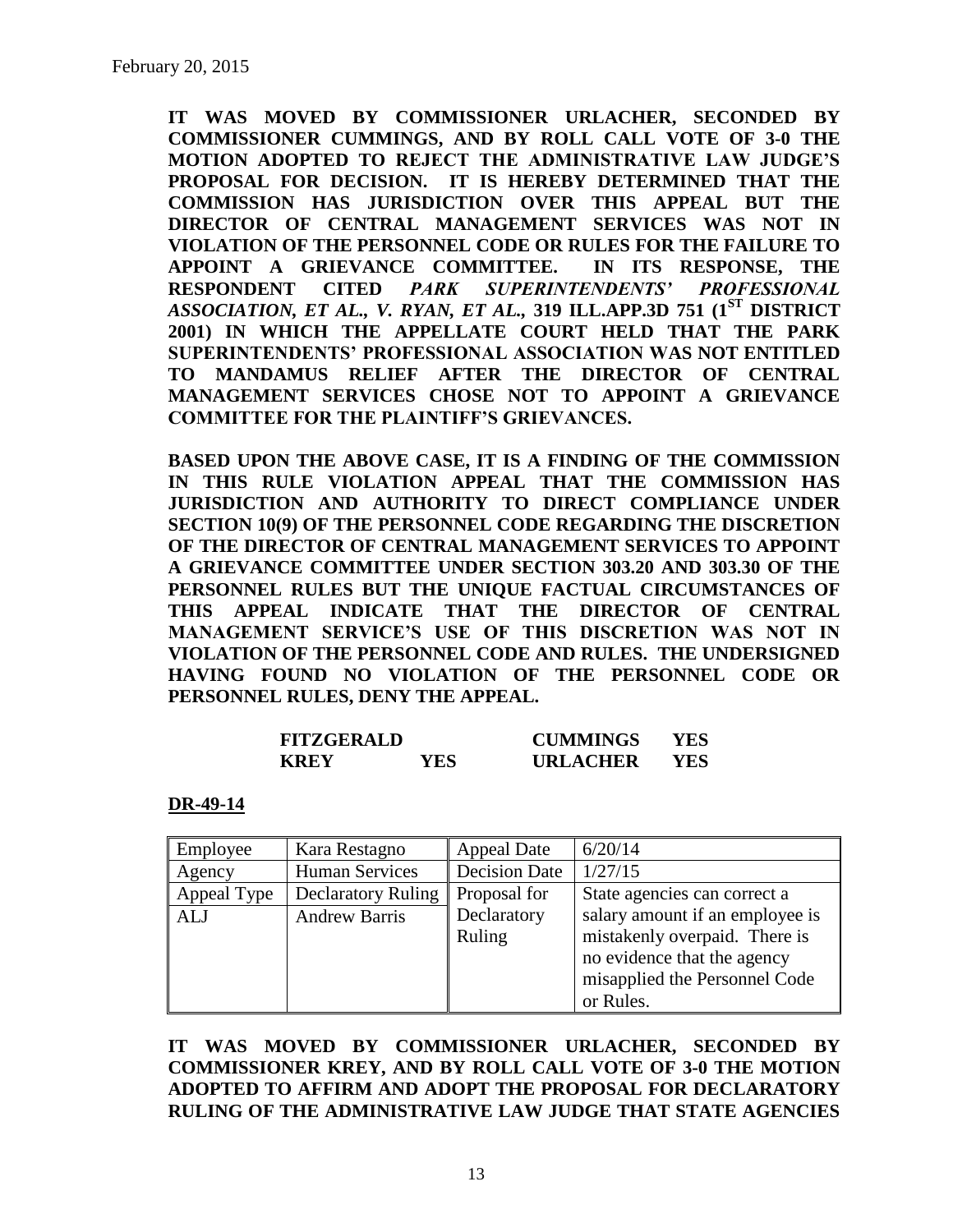**HAVE THE EXPLICIT AUTHORITY TO ADJUST AN EMPLOYEE'S BASE SALARY FOR THE PURPOSE OF "CORRECTING A PREVIOUS ERROR OR OVERSIGHT OR WHEN THE BEST INTEREST OF THE AGENCY AND THE STATE OF ILLINOIS WILL BE SERVED." THERE IS NOTHING TO INDICATE THAT THE AGENCY MISAPPLIED THE PERSONNEL CODE OR RULES IN MAKING A CORRECTION IN THIS CASE.**

| <b>FITZGERALD</b> |     | <b>CUMMINGS</b> | YES |
|-------------------|-----|-----------------|-----|
| <b>KREY</b>       | YES | <b>URLACHER</b> | YES |

#### XI. APPEAL TERMINATED WITHOUT DECISION ON THE MERITS

#### **DA-32-15**

| Employee              | Mildred F. Williamson | Appeal Date         | 01/14/15              |
|-----------------------|-----------------------|---------------------|-----------------------|
| Agency                | Public Health         | Decision Date       | 02/09/15              |
| Appeal Type Discharge |                       | <b>Proposal for</b> | Dismissed; withdrawn. |
| ALJ                   | <b>Andrew Barris</b>  | Decision            |                       |

**IT WAS MOVED BY COMMISSIONER KREY, SECONDED BY COMMISSIONER URLACHER, AND BY ROLL CALL VOTE OF 3-0 THE MOTION ADOPTED TO AFFIRM AND ADOPT THE PROPOSAL FOR DECISION OF THE ADMINISTRATIVE LAW JUDGE TO DISMISS THE APPEAL.**

| <b>FITZGERALD</b> |      | <b>CUMMINGS</b> | YES |
|-------------------|------|-----------------|-----|
| <b>KREY</b>       | YES. | <b>URLACHER</b> | YES |

#### XII. STAFF REPORT

Executive Director Daniel Stralka reported that:

- $\triangleright$  The Governor introduced his fiscal year 2016 budget request and the recommendation for the Civil Service Commission is that it remain flat with fiscal year 2015. Many other agencies had their budgets cut and Staff understands that human resources staffs are preparing layoff plans. This may result in a number of layoff appeals in the future.
- Commissioners' State-issued identification cards must be used at least once every 30 days or else be deactivated. He recommended they be used when entering the Bilandic Building as well as the Commission's Springfield office when meetings are held downstate.